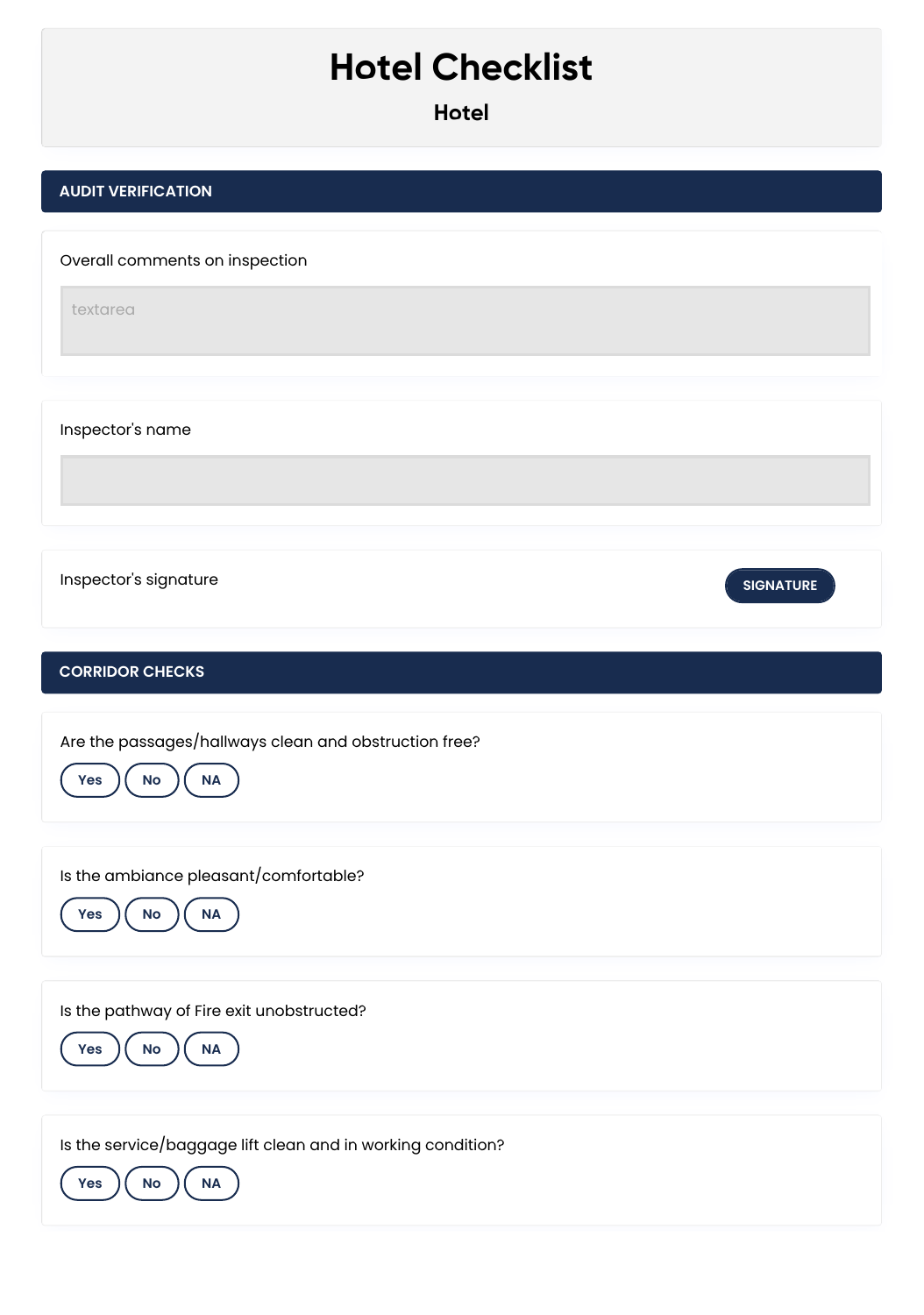| <b>ENTRANCE CLEANLINESS AND SAFETY</b>                                            |
|-----------------------------------------------------------------------------------|
| Is the in/out gate, main porch clean and dirt free?<br>NA<br>$\mathsf{No}$<br>Yes |
| Is the hotel entrance clean and maintained well?<br>NA<br>Yes<br><b>No</b>        |
| Is the signage clean?<br>NA<br>Yes<br>$\mathsf{No}$                               |
| Are lights working properly?<br>NA<br>No<br><b>Yes</b>                            |
| Is the lobby entrance clean and dirt free?<br>NA<br><b>Yes</b><br>No              |
| Are cctv cameras working properly?<br><b>NA</b><br>No<br>Yes                      |
| <b>IN HOUSE RESTAURANT CHECKS</b>                                                 |
| Is the entrance clean and obstruction free?<br>$\sf NA$<br><b>No</b><br>Yes       |
| Are the glass doors and windows clean?<br>NA<br>Yes<br>No                         |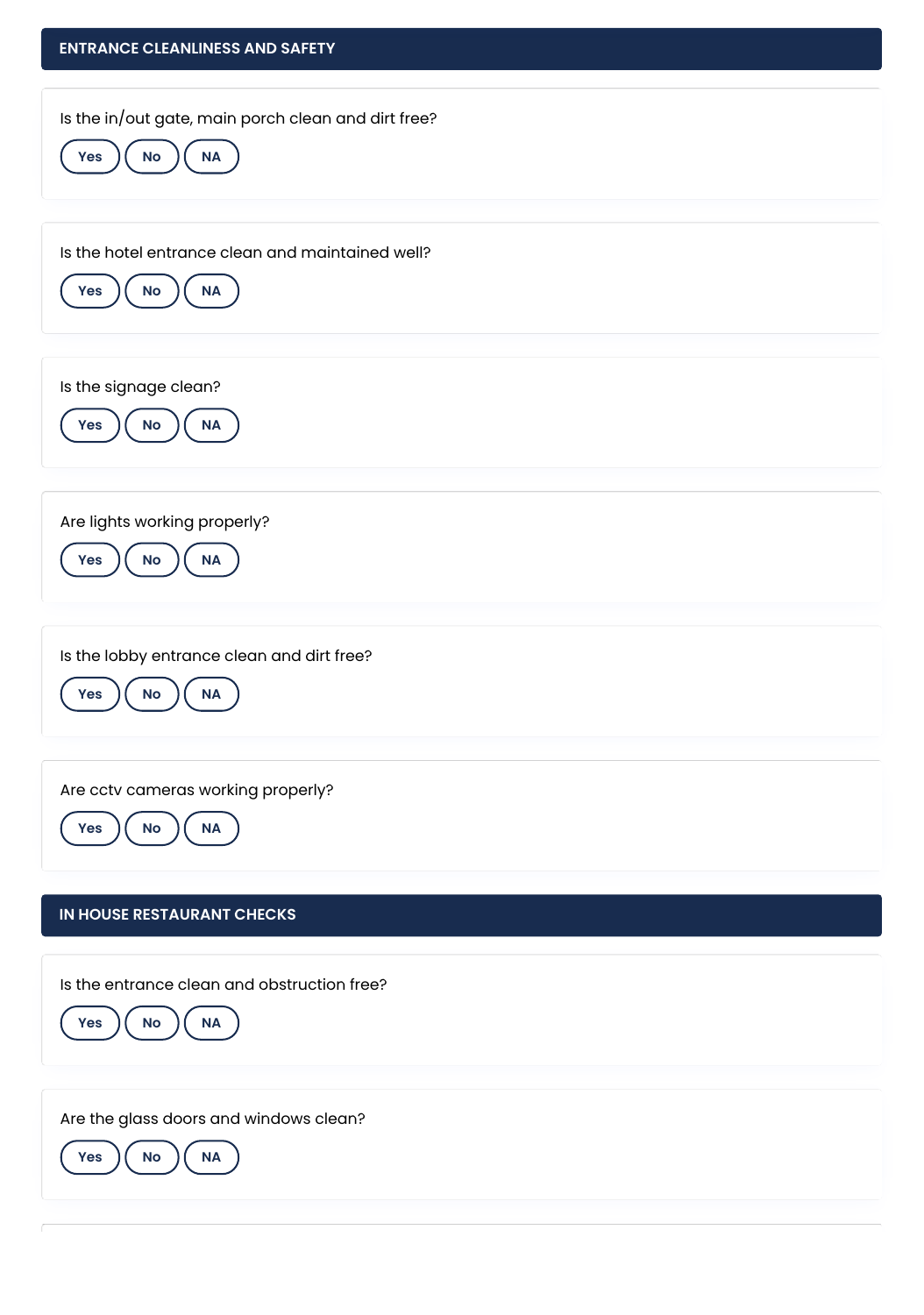Are floors, hallways, ceilings clean and damage free?

| Are noors, nailways, ceilings cleari and darnage nee:<br><b>No</b><br><b>NA</b><br>Yes          |
|-------------------------------------------------------------------------------------------------|
| Are chairs and tables well laid-out?<br>$\mathsf{No}$<br>$\sf NA$<br>Yes                        |
| Are utensils clean and without any bad odour?<br>Yes<br>$\mathsf{No}$<br>$\mathsf{NA}$          |
| Are public toilets clean, well-maintained and sanitized (restaurant)?<br><b>NA</b><br>No<br>Yes |
| Are tissues and hand papers in place?<br>No<br><b>NA</b><br>Yes                                 |
| Are food items tagged properly?<br>$\mathsf{No}$<br><b>NA</b><br>Yes                            |
| Is the food restoration done at regular intervals?<br>No<br><b>NA</b><br>Yes                    |
| <b>KITCHEN STAFF AND FACILITIES</b>                                                             |
| Is the kitchen area and items clean?<br>$\mathsf{No}$<br>$\sf NA$<br><b>Yes</b>                 |
| Is the staff well groomed and dressed in proper uniform?                                        |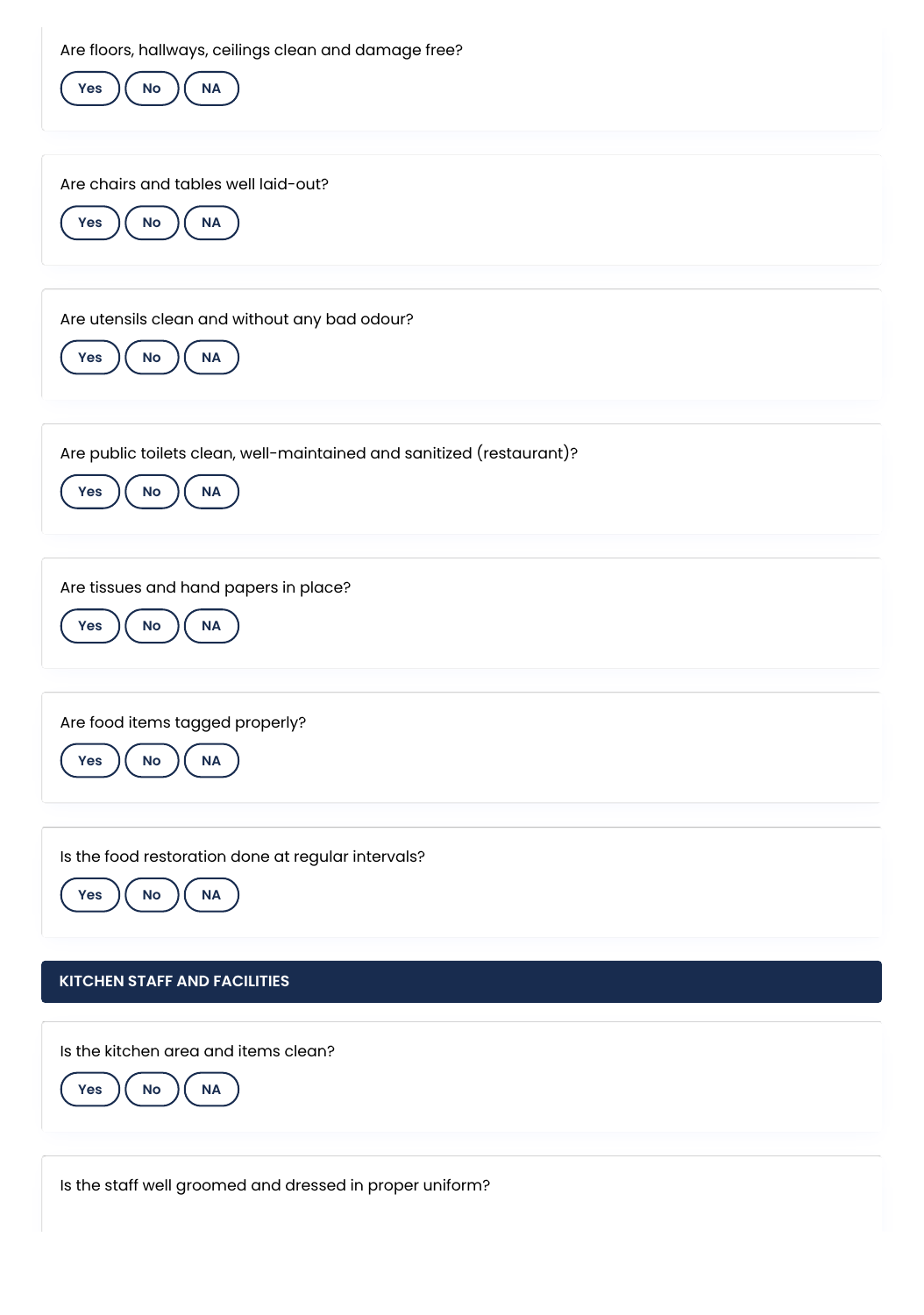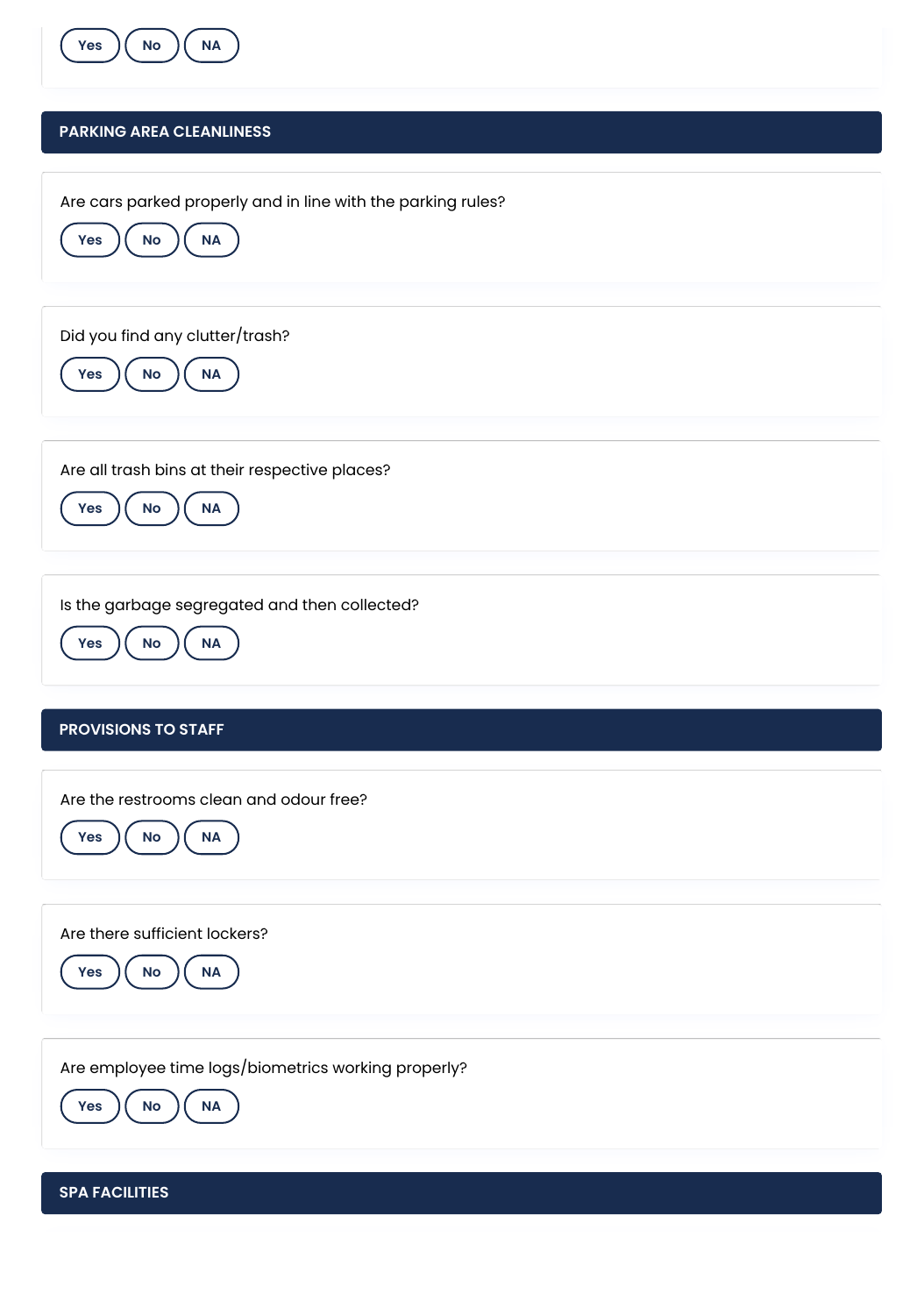Is the spa ambiance comfortable and appealing?



Are employees well-trained on rules and regulations?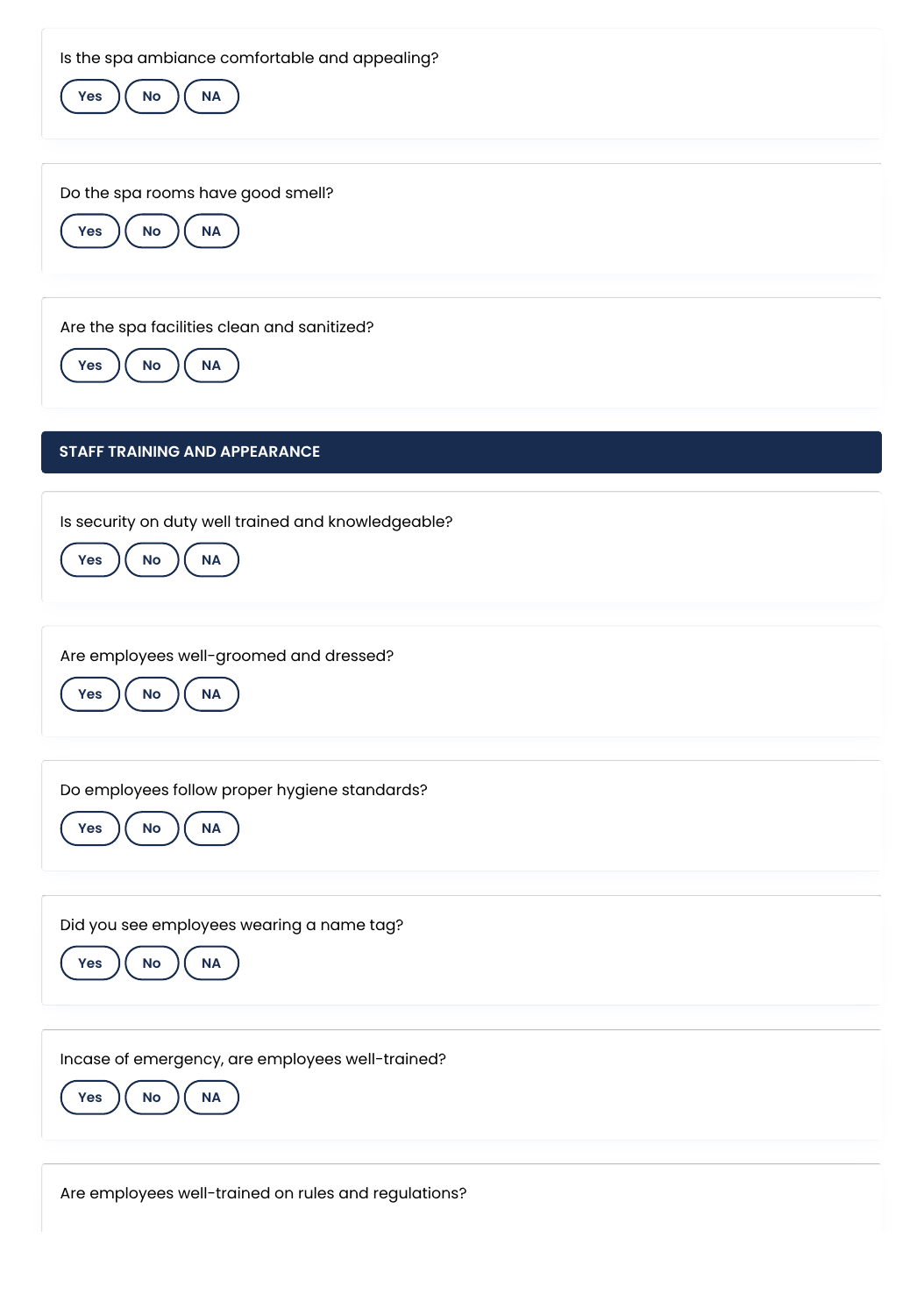

## **SWIMMING POOL CLEANLINESS AND AMENITIES**

Is the glassdoor to pool clear of any smudges?



Do swimming pools have clean water?



Are pool decks clean and well maintained?



Are towels available at the poolside?



Are public toilets clean, well-maintained and sanitized (swimming area)?



Are tissues and hand papers in place?



Are public showers clean and sanitized regularly?



Are public showers' toiletries available to the guests?

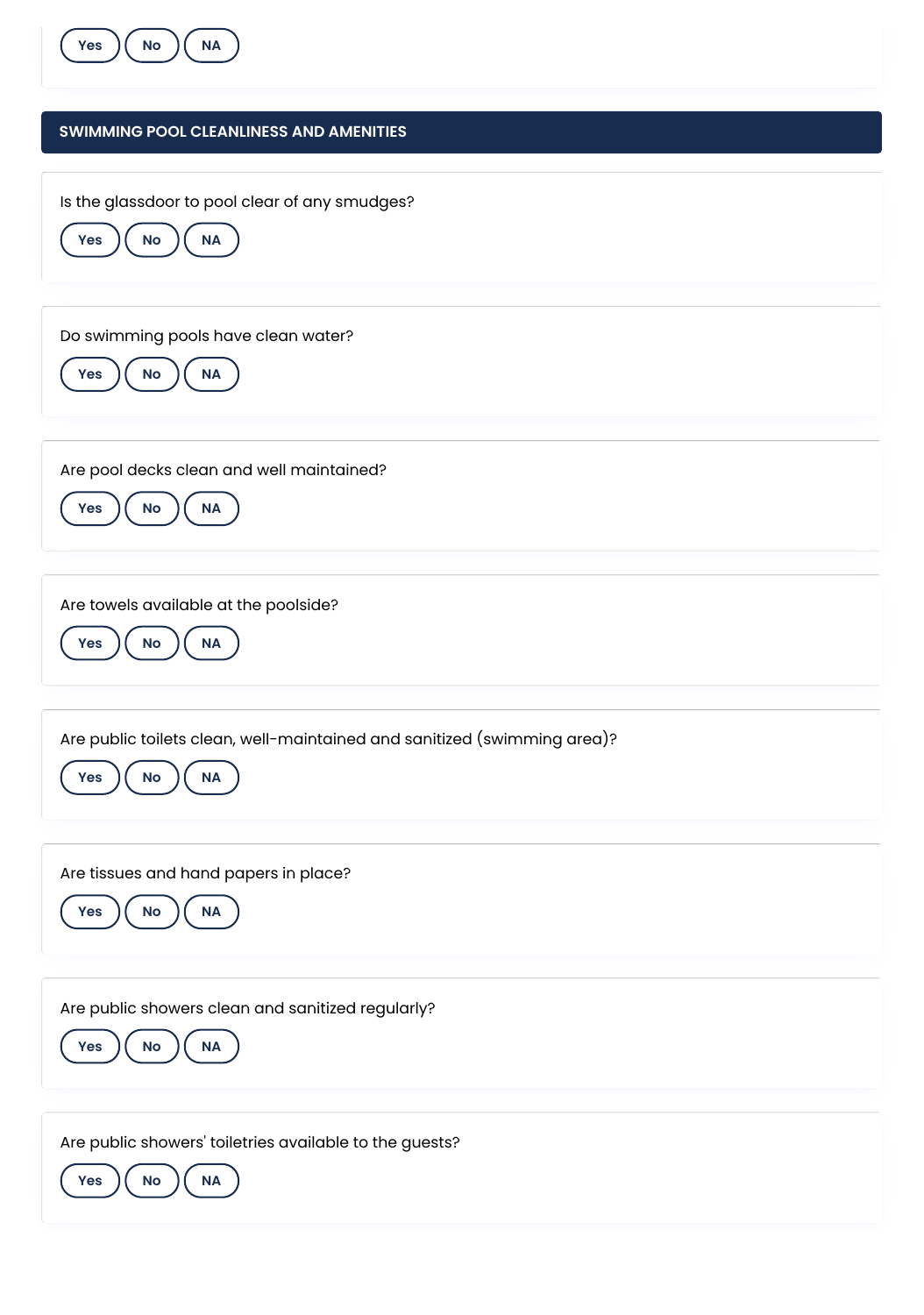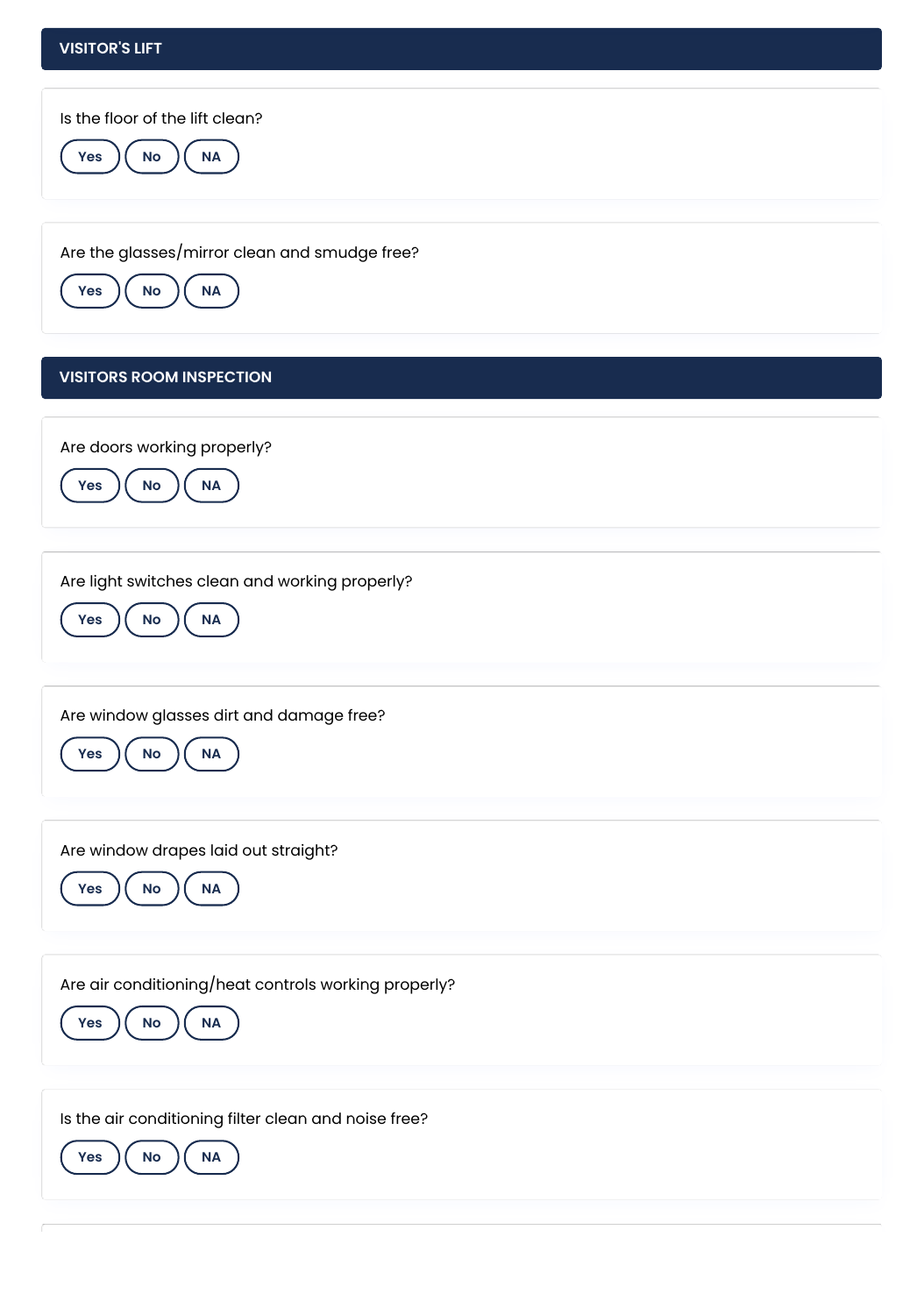Are lampshades clean and placed straight?

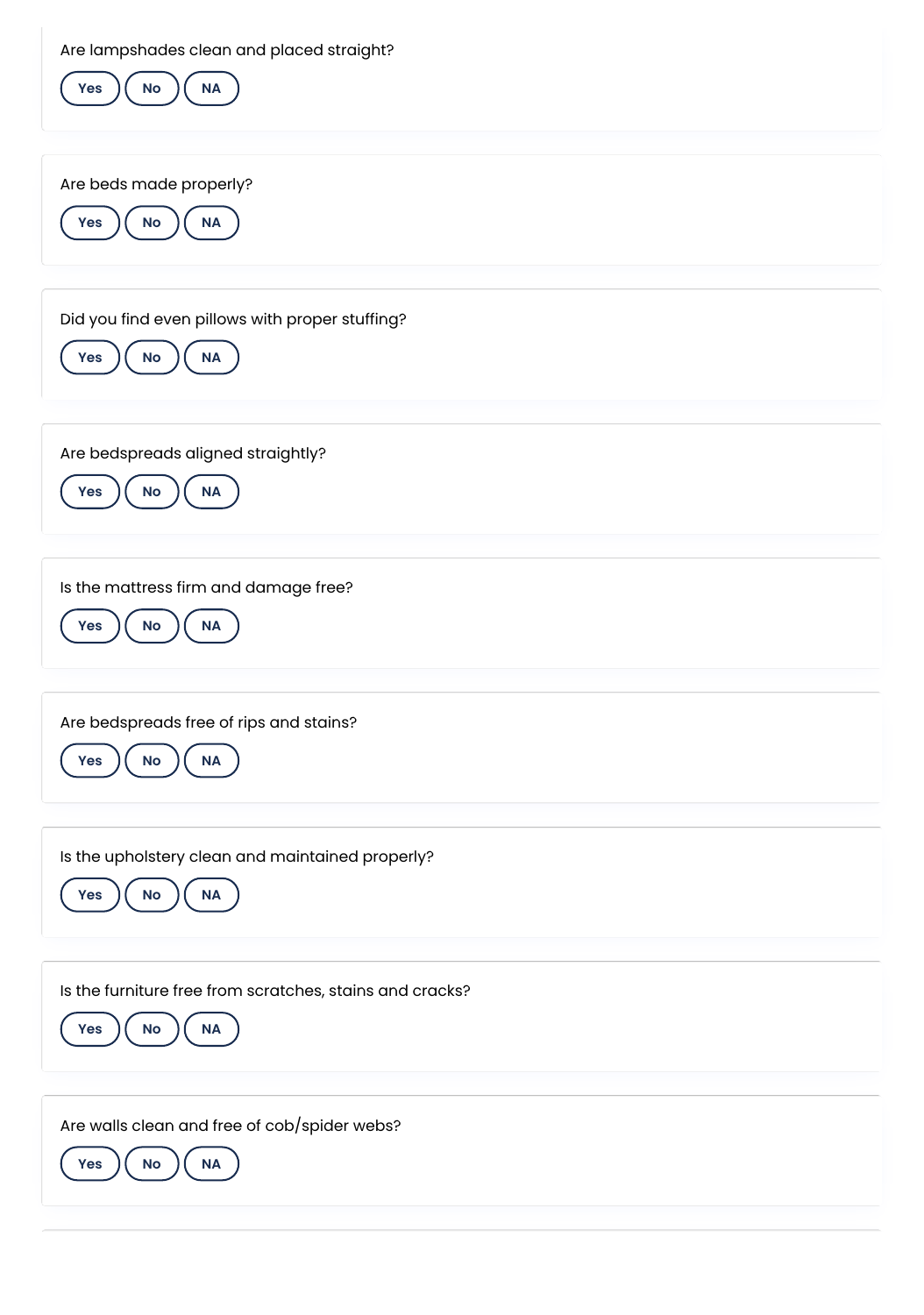Did you find any scratches and nicks on walls?



In public toilets, are tissues and hand papers in place?